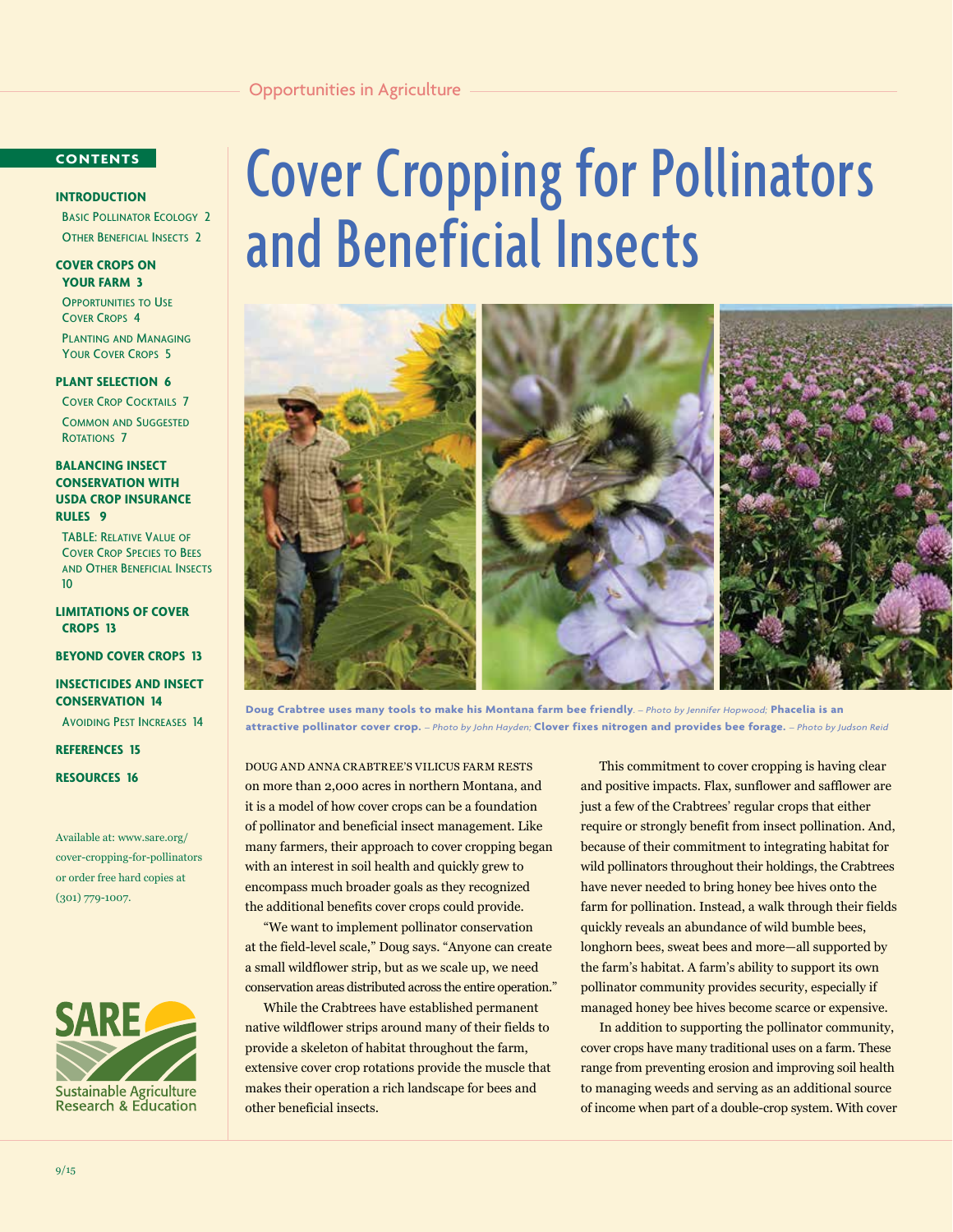crops planted on more than 10 million acres annually, many farmers already appreciate the role diverse agroecosystems play in improving crop productivity. In the 2012 and 2013 growing seasons, corn yields increased 9 percent and 3.1 percent, respectively, when following a cover crop, and soybean yields increased 10 percent and 4.3 percent, according to a two-year survey of farmers conducted by North Central Region SARE and the Conservation Technology Information Center (CTIC). While the CTIC-SARE survey revealed that 38 percent of cover crop users already choose plants in order to support pollinators [1], cover crops reap many additional benefits.

Flowering cover crops can fulfill their original purpose as a conservation practice while at the same time providing valuable forage for wild bees and beneficial insects. This added benefit can be significantly enhanced with some fine-tuning of management practices and thoughtful plant selection.

This bulletin will help you use cover crops to encourage populations of pollinators and beneficial insects on your farm while you address your other resource concerns. It begins with a broad overview of pollinator and beneficial insect ecology, then describes cover crop selection and management, how to make cover crops work on your farm, and helpful and proven crop rotations. It will also touch on the limitations of cover crops and pesticide harm reduction, among other topics.

# **Basic Pollinator Ecology**

IN ADDITION TO THE DOMESTICATED EUROPEAN HONEY bee, roughly 4,000 species of wild bees can be found in



the United States. Among these, honey bees and bumble bees are social animals, living in complex family units with a single queen, female workers (the daughters of the queen) and a few male bees called drones. In contrast, most wild bees (except for bumble bees) are solitary animals, with each female locating and provisioning her own nest.

Honey bees and wild bees alike are considered important agricultural pollinators, and both groups of bees share many of the same habitat requirements necessary to thrive. Both require reliable and abundant pollen and nectar resources throughout the growing season. In the case of honey bees, nectar demands can be significant, requiring large-scale flowering habitats to produce surplus honey.

In addition to the availability of food, honey bees and wild bees require protection from pesticides. While large doses of pesticides may be directly lethal to bees, smaller doses can result in sublethal impacts, such as reduced reproduction or foraging. Interestingly, research suggests that diverse pollen and nectar resources may help improve the overall health of bees and increase their chances of detoxifying low doses of some pesticides.

Along with food availability and pesticide protection, wild bees have a third habitat requirement: undisturbed areas for nesting. In the case of many wild bee species, the preferred nesting areas are undisturbed soils. These soil-nesting wild bees excavate underground tunnels and provision them with pollen clumps, onto which they lay their eggs. Other wild bee species nest in the hollow stems of plants, including the stems of some trees, shrubs, large grasses and even large wildflowers. A few species, including bumble bees, typically nest in the abandoned underground burrows of small rodents, or in other similar cavities.

With appropriate plant selection and proper management, flowering cover crops can support the habitat requirements of bees through pollen and nectar resources to maximize their health and reproductive potential, an abundance of nectar to produce surplus honey, a refuge from insecticides, and sometimes enhanced nesting opportunities for wild bee species.

# **Other Beneficial Insects**

THE NATURAL ENEMIES OF CROP PESTS THAT SOMETIMES inhabit farms include a diverse range of predatory beetles, aphid-eating flower flies, lacewings, small solitary parasitic wasps and many others.

In addition to preying upon crop pests, most of these predatory and parasitoid insects either need or benefit from alternative food sources during at least one stage of their life. In some cases that alternative food source is nectar or

**Cover crop mixes can offer multiple benefits. This mix of sunn hemp and radishes in South Dakota provides livestock grazing, pollinator forage and brooding cover for pheasants.**  *– Photo by Ben Lardy, USDA* 

*NRCS in cooperation with Pheasants Forever Inc***.**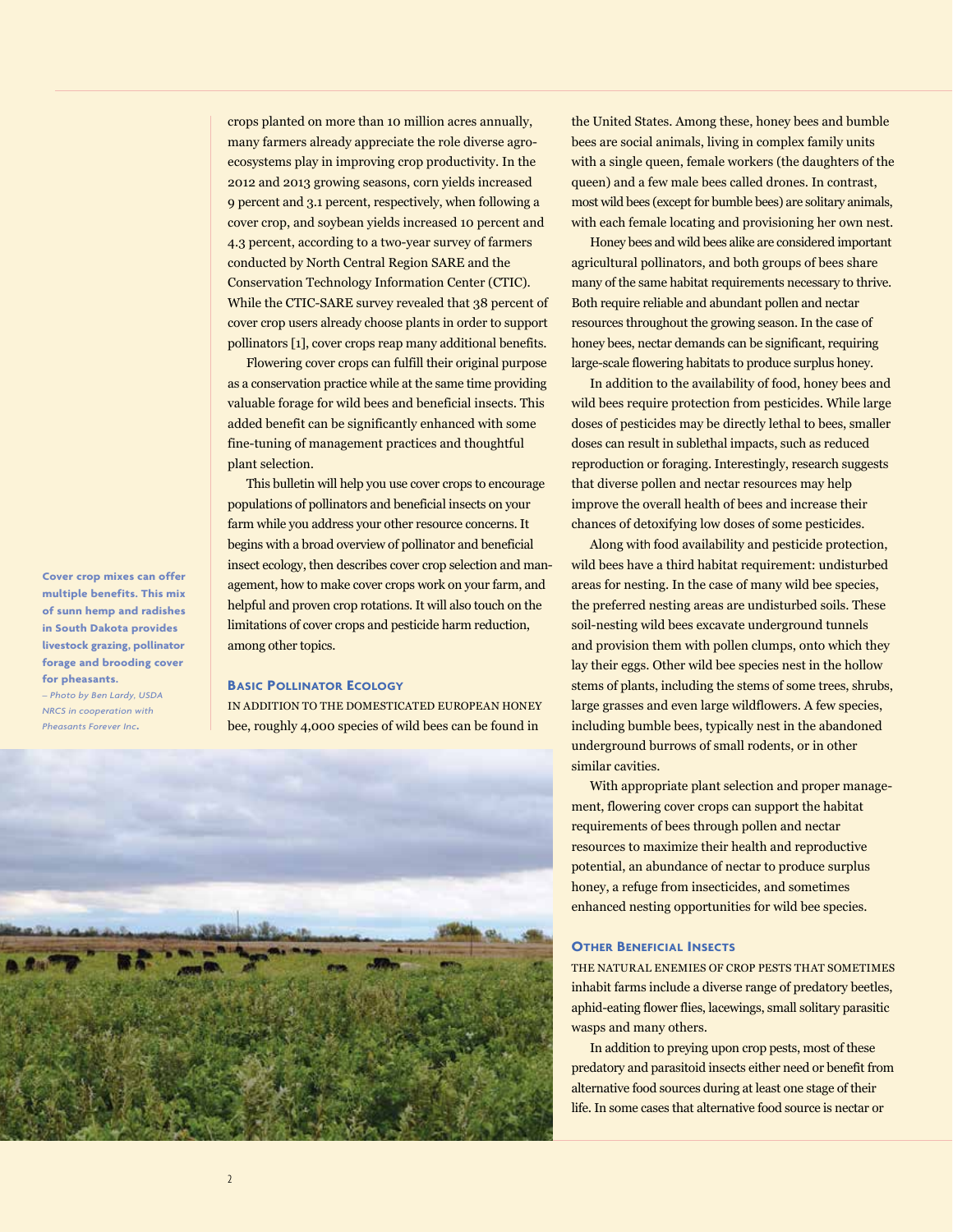pollen. Consequently, like pollinators, many of these natural pest enemies also benefit from flowering cover crops.

A SARE-funded group of University of California researchers demonstrated that mixed species of flowering cover crops in vineyards increased beneficial insect populations [2]. The increase in beneficial insects, brought about by a mix of annual buckwheat, lacy phacelia, sweet alyssum, bishops weed and wild carrot, resulted in fewer pests, such as the vine mealy bug.

In other cases, cover crops can support beneficial insect populations even when they do not flower. Some predators and parasitoids do not feed on nectar and pollen, but rather need a continuous supply of prey insects to maintain their local populations at an effective level. So when cash crops are absent, non-flowering cover crops can support pests to the extent that they become a stable food source for beneficial insects. For example, ground beetles, which are generalist predators of slugs, caterpillars and grasshopper eggs, can be sustained by leaving some areas unmowed or by creating a "beetle bank" of perennial grasses outside crop fields. Beetles can overwinter in this augmented habitat and their prey can breed in it. Thus, these grassy refuges can keep the beetle population high by providing both habitat and a food source outside the cropping period.

Similarly, even if prey insects found in cover crops are not pests of your cash crops, they can still be an important food resource for predator and parasitoid insects that will switch their prey preference once cash crop pests become available.

Finally, like pollinators, predatory beneficial insects need protection from insecticide applications and vegetative structures for egg-laying or overwintering. Well-managed cover crop systems can help meet these habitat requirements.



# **PERENNIAL COVER FOR ORCHARDS AND VINEYARDS**

FAST-GROWING ANNUAL COVER CROP SPECIES SUCH AS RYE AND CRIMSON CLOVER ARE the most common choice for rotation with annual field crops. However, in perennial farm systems such as orchards and vineyards, longer-term ground cover may be desired. In these settings, the ground cover may have multiple demands placed upon it, including erosion control, nutrient management, and pest and disease suppression. As long as these perennial ground covers are combined with a thoughtful and careful approach to pesticide use, pollinator conservation can be very compatible with other goals.

For example, perennial turf grass in orchards can be enhanced for pollinators simply by tolerating non-invasive weeds such as violets or dandelions. To go a step further and actively increase pollen and nectar resources, such perennial turf grass systems can be over-seeded with various low-growing perennial clovers. Where these approaches are used, it is critical that insecticides not be over-sprayed and allowed to drift down onto flowering plants in the ground cover. Some farmers with these types of ground covers simply mow them to remove flowers before spraying. Although a mowed ground cover without flowers may significantly reduce the landscape value for pollinators, it is preferable to killing bees that might otherwise move on to areas where no spraying is taking place.

In perennial crop systems where no insecticides are used, ground cover options may be even more diverse and expansive. In such cases it may be possible to establish an entirely native grassland, meadow or diverse prairie as an understory. These systems typically provide maximum benefits to pollinators and other beneficial insects, and they are well adapted to the local climate and do not require routine mowing or irrigation.

# Cover Crops On Your Farm

BEYOND SUPPORTING BEE AND BENEFICIAL INSECT populations, cover crops can reduce your costs for herbicide, insecticide and fertilizer, and improve overall soil health [3]. Many cover crops can be included in a double-crop system or used as animal forage. Cover crops can be integrated into most crop or crop-livestock systems, including no-till, conventional till, rotational no-till and livestock grazing or haying systems. In the CTIC-SARE survey, farmers who plant cover crops identified these top five reasons for doing so (in order): increase soil

organic matter, reduce soil erosion, reduce soil compaction, manage weeds and provide a nitrogen source [1].

The economic benefits associated with cover crops can be both significant and realized in year one. On a Georgia cotton farm, a grower reduced costs by \$200 per acre by implementing conservation tillage and cover cropping. His cover crop cocktail combined crimson clover, an excellent nectar plant and nitrogen source; and rye, a soil-builder and nitrogen scavenger. Between the savings on fertilizer from the clover's nitrogen enrichment and

**Strips of flowering cover crops such as lacy phacelia and sweet alyssum (pictured) can manage vineyard pests such as the vine mealy bug by supporting beneficial insects.** *– Photo by Miguel Altieri*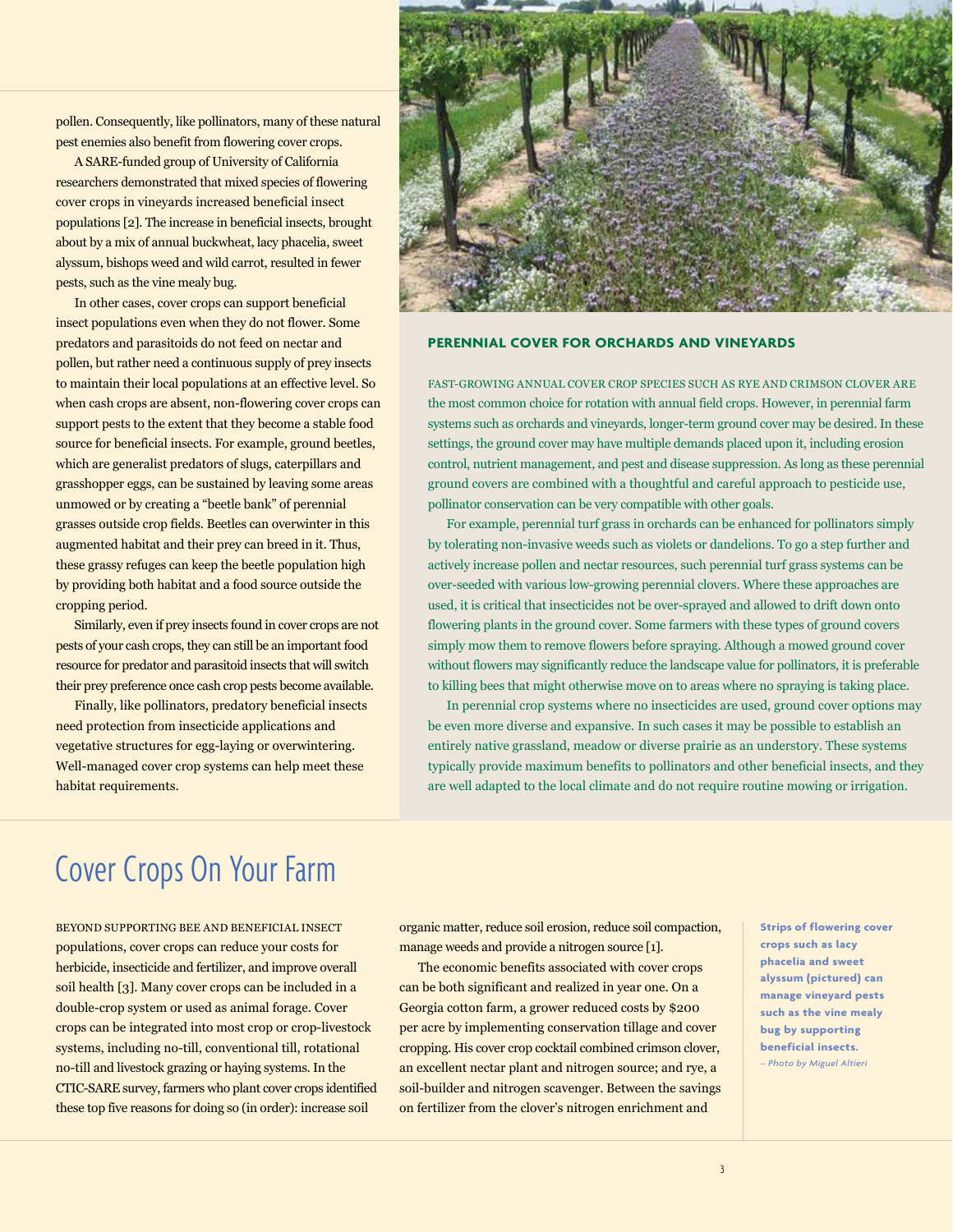

**Cotton growing in a system using cover crops and conservation tillage. A cover crop mix of rye and crimson clover can improve the profitability of cotton because the clover adds nitrogen to the soil and the rye attracts beneficial insects.** *– Photo by Stephen Kirkpatrick, USDA NRCS*

reduced insecticide costs thanks to beneficial insect activity, this farmer observed that many pests were no longer a problem in his fields [3]. Similarly, a Pennsylvania vegetable farmer cut pesticide costs by 40 percent (saving \$125 per acre) by using a combination of cover crops [4], and a North Dakota farmer saw net profits on his barley harvest increase by \$109 per acre on cover cropped fields. He was also able to harvest his cover crops as forage for his cattle [5].

There are many tools available to farmers as they weigh the economics of adding cover crops to their system. The USDA Natural Resources Conservation Service's (NRCS) *Cover Crop Economics Decision Support Tool* (see Resources) provides a number of cropping system scenarios that explore the costs and benefits of cover crops over time. While some systems, like a soybean/corn rotation in the absence of cost share, only became profitable in the long run, other systems realized a net profit in the first year, such as a cotton/ corn rotation that led to a net profit increase of \$38.50 per acre [6]. All of the default scenarios were immediately profitable with a modest cost share. A webinar explaining how to use this tool is available through the [www.conser](www.conservationwebinars.net)[vationwebinars.net](www.conservationwebinars.net) portal.

While a 2005 survey in the Corn Belt found that more than half of all farmers said they would use cover crops if they received cost-share funds [7], the more recent CTIC-SARE survey found that farmers are increasingly likely to try cover crops without any sort of financial assistance. This survey found that 63 percent of farmers said they had never received cost-share funds, and only 8 percent restricted their cover cropping to times when they received funding [1]. Although cost-share programs improve the profitability of cover crops, many farmers who use them perhaps the majority—look beyond the balance sheet when assessing their value. It seems that financial assistance can open the door to cover cropping, but many

farmers with experience cover cropping do not require it [1]. The less easily quantified conservation benefits of cover crops, such as their role in soil health and pollinator promotion, are the important consideration for many.

### **Opportunities to Use Cover Crops**

ONE OF THE FIRST STEPS WHEN INCORPORATING COVER crops in your system is identifying available niches. You may already have periods in your cropping systems which are open to cover crops. Common niches for cover crops include during the winter fallow, during a summer fallow between cash crops, during a small-grain rotation or during a full year of improved fallow [3]. Cover crops are often used in a corn/soybean rotation, with specialty crops or following small grains [1].

Cover crops sown after the cash crop in the winter fallow niche serve multiple purposes. They both prevent soil erosion and—if they are nitrogen scavengers—can prevent nutrient leaching [3]. Available cover crop niches will vary with the local climate and the cash crops in your rotation. For example, in Minnesota, many growers plant cover crops after corn harvest in September for winter cover [8]. Meanwhile, in North and South Carolina, cover crops are often used to absorb excess nutrients after manure applications [9].

John and Nancy Hayden grow 30 varieties of tree fruit and berries at The Farm Between in Jeffersonville, Vt., and maintain a pollinator sanctuary of perennials, trees and brush piles on their property. Even with such an abundance of flowering plants and habitat, they identified a need for summer cover crops. "We notice in July and August here in the Northeast there's a dearth of floral resources," John says. "So for us, it was seeing if we can fill a gap that we can't with our perennials using annual cover crops."

The next step in getting the most out of your cover crop is to identify your conservation needs. You may need to break up a plow pan (daikon radish), prevent nutrient leaching (non-legumes, cereals), boost soil fertility with a green manure (legumes), out-compete weeds with a fast-growing plant (buckwheat), provide forage for livestock (crimson clover, canola, cereals), manage nematodes (brassicas), or prevent erosion (cowpea, clovers). Increasingly, farmers are turning to cover crops in "prevented planting" situations—that is, when the soil is too wet to plant in the spring [1].

The Haydens used a 2013 SARE grant to evaluate three cover crop options—phacelia, buckwheat and a commercial bee forage mix—for their ability to support bumble bees and suppress weeds in vegetable beds where weed pressure had built up [10]. The phacelia and buckwheat established well,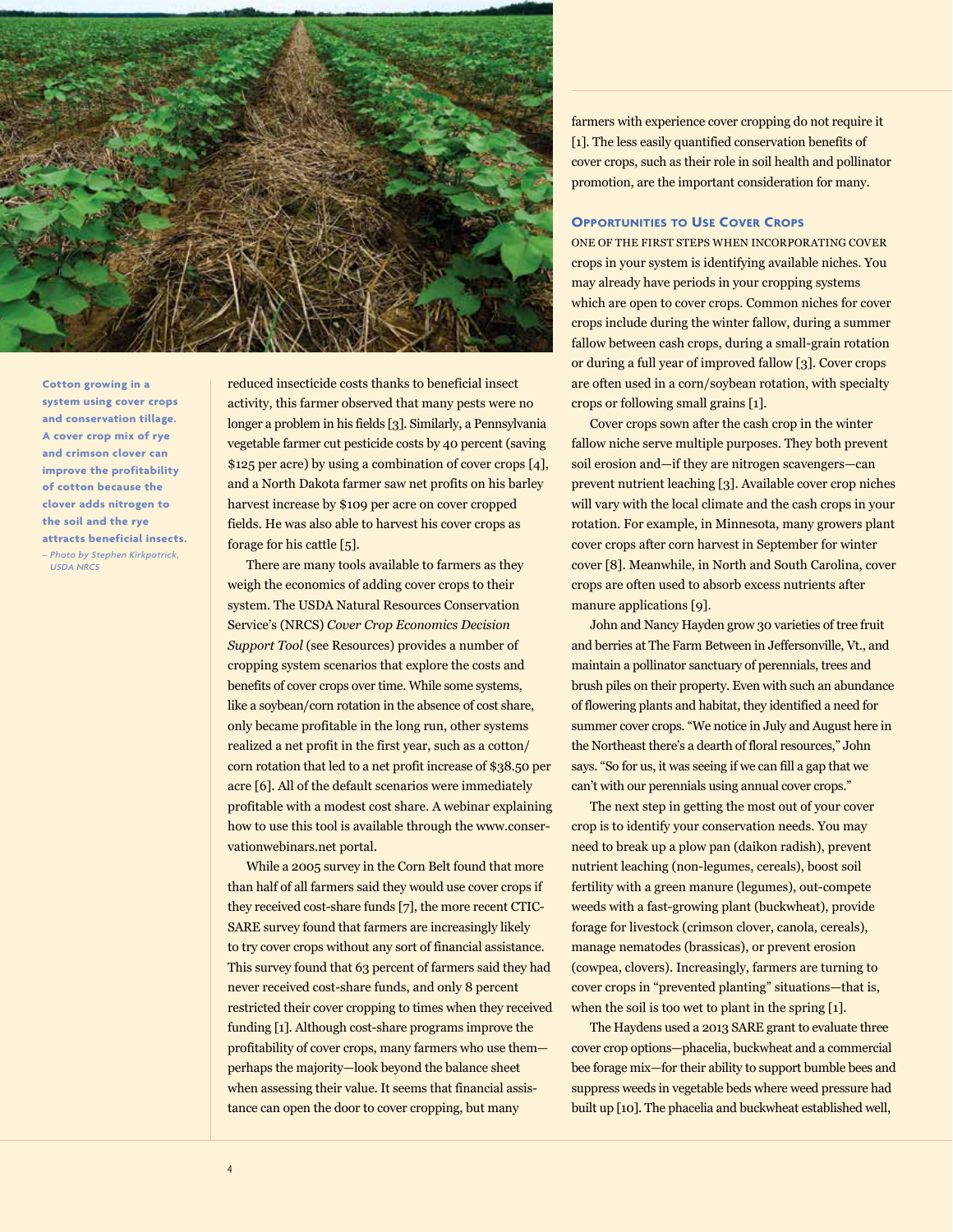suppressed weeds and attracted pollinators, but the commercial mix was outcompeted by weeds and did not establish well. "The phacelia we liked a lot," John says. "We were able to see that bumble bees had a statistically significant preference for phacelia over buckwheat."

Ideally, your cover crop will be dual-purpose. It should both serve as a conservation practice and also boost beneficial insect populations. Your cover crop mixture must include flowering legumes or forbs to accomplish this objective. See Plant Selection for an in-depth discussion of choosing plants for multiple objectives.

## **Planting and Managing Your Cover Crops**

COVER CROPS CAN EITHER BE SOWN AFTER HARVEST OF a cash crop, or they can be sown into a standing crop (over-seeding). Typically, drilling uses fewer seeds than broadcast seeding and promotes more uniform stand establishment. It can be done post-harvest or into a standing crop, and is the technique most commonly used by farmers in the CTIC-SARE survey [1]. Other farmers aerially overseed cover crops into a standing crop. Over-seeding is most commonly used to give cover crops a head start before the winter in regions with a short growing season. The CTIC-SARE survey found that the median seed cost in the Midwest was \$25 per acre in 2013 [1].

As you decide when to terminate your cover crop, the goal is to do so sufficiently in advance of your cash crop for cover crops to decompose, release nutrients and recharge soil moisture [11, 12]. You need to weigh these demands against the need to minimize the amount of time your fields are bare. Appropriate termination time for cover crops varies by region.

At the time of this writing, federal crop insurance programs have developed region-specific requirements for cover crop termination. These rules are intended to reduce yield losses of cash crops due to water use by previously planted cover crops. They require the termination of cover crops in advance of cash crop planting, from at least 35 days before planting to up to five days after planting, depending on the region. For more information, see Balancing Insect Conservation with USDA Crop Insurance Rules on page 9.

Cover crops can be terminated by mowing, tillage, herbicides, harvesting, rolling or winter kill. An herbicide burn down is the most common termination strategy, followed by tillage and winter kill [1]. You may also opt to graze or hay your cover crop for winter forage. The best option will vary depending on plant selection and growth stage. Deep tillage should be avoided, as it tends to counteract many of the benefits provided by cover



crops. These range from improved soil tilth to increased populations of over-wintering beneficial insects.

If pollinators are to benefit from your cover crop planting, you must give it time to flower. This is not a problem for management of legumes or brassicas. Their conservation benefits are maximized after they bloom. Management of some other plantings can be a little trickier, as is the case for buckwheat. Buckwheat must flower for a minimum of 20 days to build up beneficial insect populations [3]. At the same time, buckwheat should be mowed seven to 10 days after flowering to prevent it from reseeding [3]. Because buckwheat is one of the best cover crops for bees and beneficial insects, and because it kills so easily with mowing, it may be advisable to put off cover crop termination until beneficial insects are established, with the expectation of having to mow a field twice to achieve cover crop termination. Note, however, that this practice could result in unwanted buckwheat (weeds) in subsequent crops. Alternatively, a farmer could stagger planting and mowing row by row to lengthen the bloom period while still preventing buckwheat from reseeding.

When the Haydens used buckwheat as a summer cover crop, they allowed it to flower extensively and go to seed, and did not follow it with a fall crop. With unfavorable conditions for germinating through the fall and winter, volunteer buckwheat was not a problem come spring. "From our experience, reseeding would only be a problem if you were planting another crop the same season," John Hayden says. "Neither phacelia nor buckwheat presented any problems with volunteers the year after planting."

Another cover crop practice that may require some additional tweaking to benefit bees and beneficial insects is planting for green manure. Green manure is tilled into the soil to increase soil organic matter in the vegetative stage or at flowering. This practice can be made more insect-friendly by allowing the green manure crop to flower for a few days before tilling, but still tilling before seed set.

**As a cover crop, fastgrowing buckwheat is commonly used to suppress weeds. When allowed to flower, it can provide excellent forage for wild pollinators.** *– Photo by John Hayden*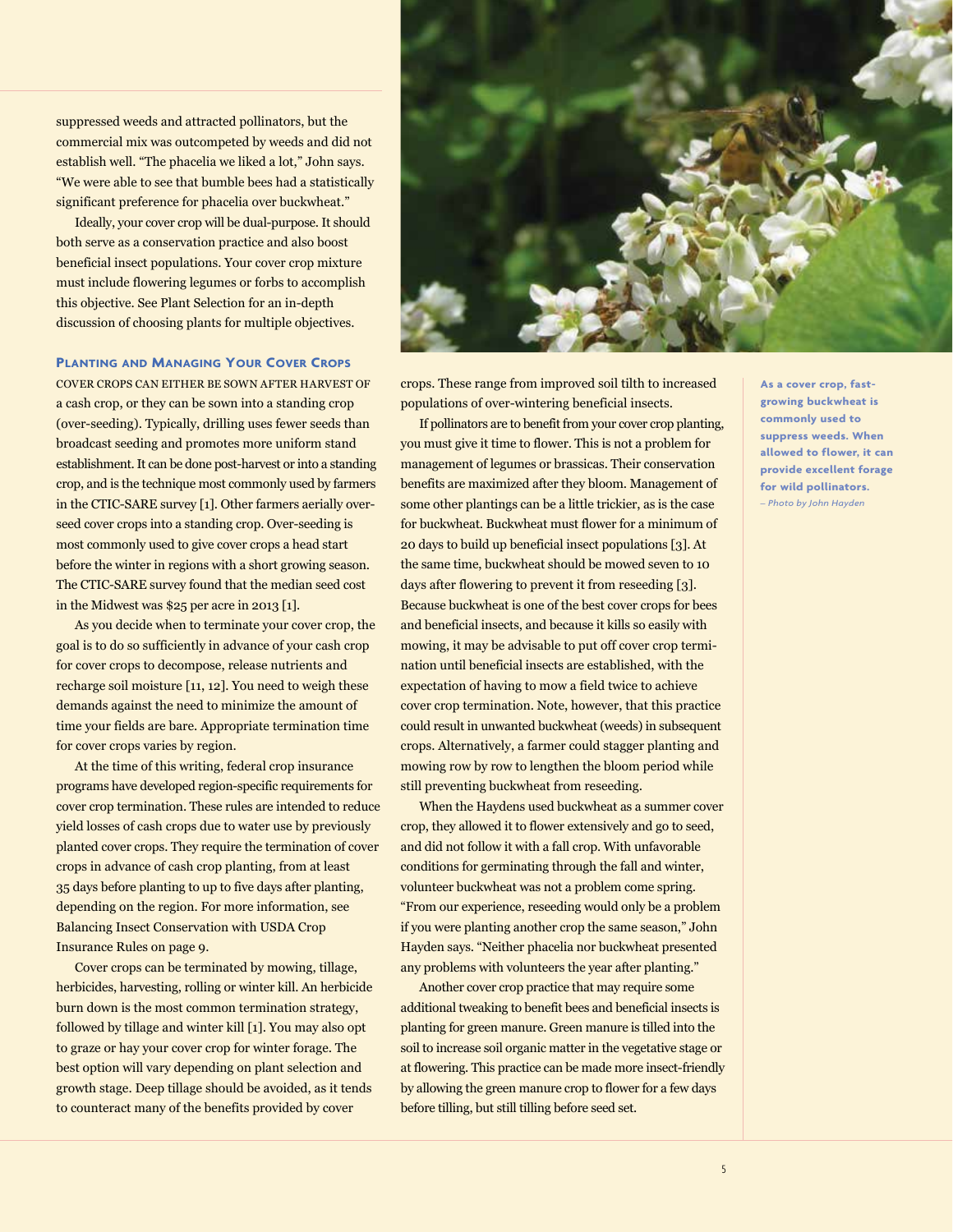# Plant Selection

THE PLANTS THAT BEST FIT YOUR NEEDS WILL VARY BY location and purpose. Different cover crops have different strengths. Flowering broadleaf species are a must when selecting cover crops for pollinators. Grass cover crops do not provide nectar and their pollen typically has lower protein content than the pollen of broadleaf plants, thus making them only marginally attractive to bees. A flowering plant/grass blend may be an ideal solution in situations where a grass crop is needed to achieve other management priorities, such as preventing nutrient leaching.

You have more flexibility when selecting plants in support of predator and parasitoid insects for pest management, with certain grass cover crops supporting alternate prey (such as aphids) to help sustain the beneficial insects when cash crops are absent.

#### **Cover Crop Services and Examples of Suitable Pollinator-Friendly Plants [1, 13]**

| <b>Conservation Service</b> | <b>Pollinator-Friendly Cover Crops</b>                                               |
|-----------------------------|--------------------------------------------------------------------------------------|
| Nitrogen source             | alfalfa, white clover, red clover, cowpea, lupin, partridge pea,<br>sunn hemp, vetch |
| Nitrogen scavenger          | phacelia, canola, sunflower                                                          |
| Erosion control             | canola, cowpea, crimson clover, white clover                                         |
| Forage value                | crimson clover, canola, white clover, forage radish                                  |
| Weed management             | buckwheat, canola, cowpea, sunn hemp, sunflower                                      |
| Nematode management         | canola, other brassicas and mustards                                                 |
| Reducing compaction         | canola, radish, lupines, brassicas and mustards                                      |

Avoid cover crops that serve as alternate host plants for crop diseases and those that support large numbers of crop pests. An alternate host is another species, different from the cash crop, which serves as a reservoir for the pest or is necessary for the pest to complete its life cycle. For example, if you are growing a brassica vegetable crop, do not cover crop with another brassica, as it would support similar pests.

However, cover crops that support low levels of crop pests may be valuable in some cases, as they can provide a consistent food source for beneficial predators. This is well documented in the case of pecan orchards with a clover understory [14]. The legumes attract aphids, which are followed by beneficial insects. When the clover dies back and the aphid population drops, the beneficial insects are driven up into the trees. These insects, in search of other foods, manage pests on the developing pecans [14].

Be sure the cover crop you choose is adapted to local conditions. A good first step is to look around you and see what works for other farmers. Red clover and crimson clover are popular cover crops for nitrogen fixation east of the Mississippi River [3]. Red clover is a low-bloat legume that is excellent forage for grazing animals. Clover is also a high-value honey plant. Rapeseed and other brassicas are used for pest and nematode management in fields (biofumigation). Cowpeas, another legume, are exceptionally heat and drought tolerant. They also have extra-floral nectaries—or nectar-producing glands at leaf stems—which attract beneficial insects. These plants are used for erosion control across the Southeast and coastal California [3]. They are also used for weed suppression in the Deep South. Buckwheat is useful as a rapid-growing smother crop in much of the United States [3], and it is the premier cover crop for attracting beneficial insects.

Of course, buckwheat is not ideal for every situation. Hoping to use buckwheat as a nectar source for predators of the glassy-winged leafhopper, a vineyard pest [15], SARE-funded University of California-Riverside Extension specialists found that the plant struggled to grow during the hot, dry southern California summer. Sustaining the cover crop with irrigation turned out to be an expensive proposition, and actually increased populations of the blue-green sharpshooter, another local vineyard pest. Ultimately the buckwheat did in fact increase predator numbers to help manage glassy-winged leafhoppers, but that benefit became more difficult to justify when balanced against unexpected challenges.

Finally, when considering plants, a strong case can be made for the role of diversity. Using a SARE grant, a graduate student researcher in Florida [16] found significant differences in wild bee abundance and diversity based upon the number of crops present on a farm. At one end of the spectrum, the farm with the fewest number of bees (five species) grew only two crops and mowed directly up to the field edges. The farm with the greatest abundance of bees (14 species) grew nine crop species and maintained open, unmowed buffer areas around the farm. Interestingly, both farms were relatively similar in size. While not explicitly demonstrated in the study, it seems likely that multi-species cover crop mixes are a relatively simple way to expand plant diversity on a farm, with probable benefits to bee abundance and diversity.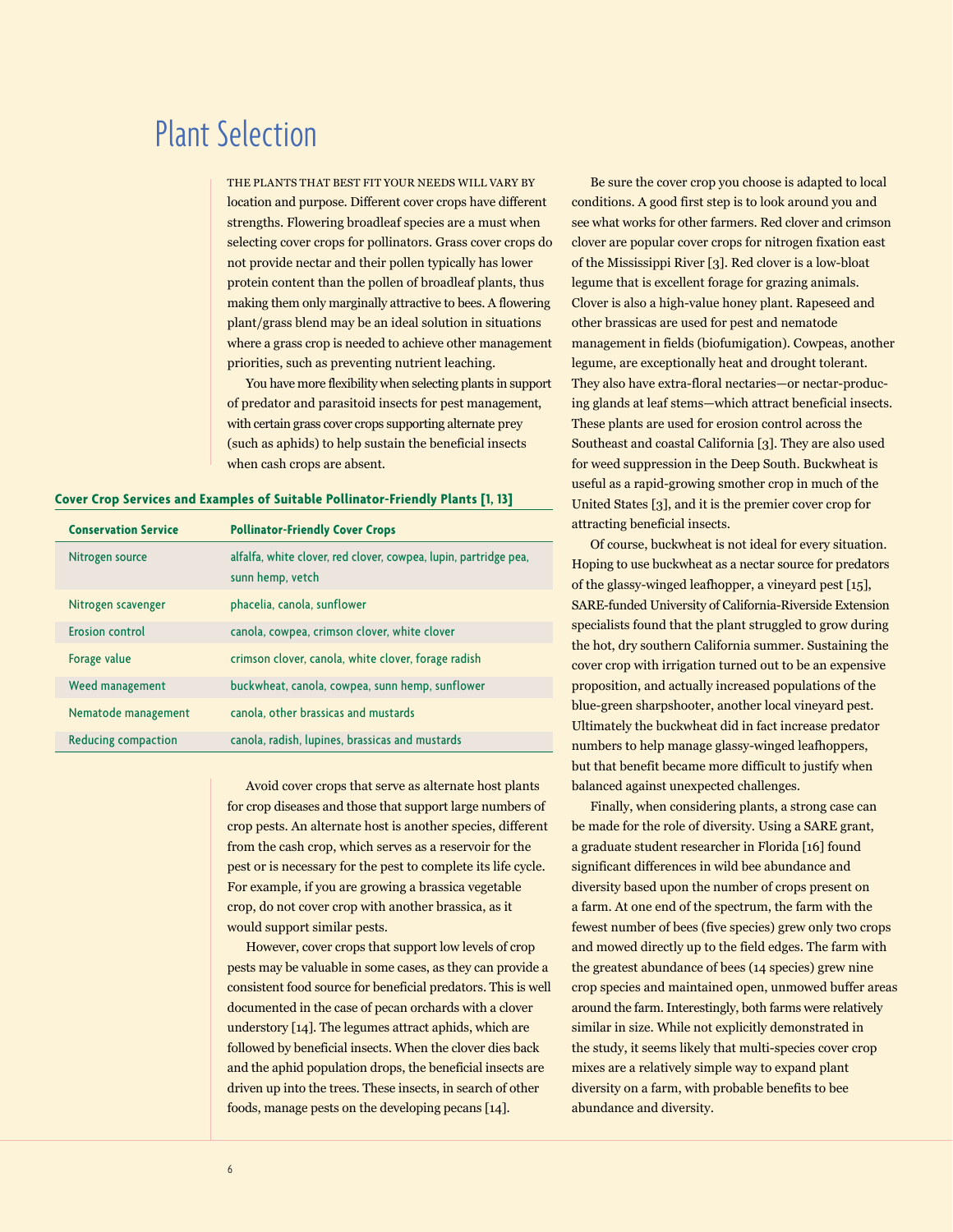# **Cover Crop Cocktails**

MIXTURES OF COVER CROPS, OR COCKTAILS, HAVE synergy—they generally work better than each single species could alone. In fact, a planting of legumes and grasses can result in an overall increase in available nitrogen [17]. Legumes build up soil nitrogen quickly, but their residue also decomposes quickly, releasing nutrients. A small grain does not add soil nitrogen, but it is an excellent nutrient scavenger. Additionally, its residue decays over a longer period of time, providing a slow-release mechanism for soil nutrients. Small grains are also useful for controlling erosion, preventing nutrient leaching and suppressing winter weeds. Mixing the fertilizing effects of the flowering legume with the soil-building small grain can be a winning combination for winter cover [1, 18].

A pollinator-oriented cocktail may include a mix of plants that have different strengths and which flower at different times. Buckwheat, rapeseed, lupines, phacelia, sunn hemp, cowpeas, partridge pea, sunflowers and many clovers are all cover crops that are also beloved by bees and beneficial insects. Stacking these pollinator plants in one field can lengthen the bloom period. For example, if rapeseed blooms in early spring and is harvested in May or June, then it can be followed by the late-summer blooming sunflower, which can then be over-seeded with a winter legume/small grain mix. The rapeseed serves to manage nematodes, the sunflowers mine nutrients and bring them to the surface, while the legume/grain mix adds nitrogen and prevents winter erosion. This is just one path using an all-pollinator rotation for season-long flowers. All of these plants except the small grain have flowers highly preferred by pollinators and other beneficial insects.

# **Common and Suggested Rotations**

THERE ARE A NUMBER OF ROTATIONS THAT WORK WELL with common crops, and there is likely to be a proven cover crop rotation that works with your system. The NRCS *Cover Crop Economics Decision Support Tool*, released in 2014, comes pre-loaded with example scenarios to help farmers think about the economics of including cover crops in their system. For example, in a three-year corn/soybean/corn rotation with fall cover crops every year, including a winter cover crop of cereal rye following corn and a cocktail of cereal rye/crimson clover/brassica following soybeans had long-term benefits in terms of fertilizer and pesticide savings, with no reduced yield [6]. In another scenario,

*Photos, from left to right:* **Teff grain, phacelia and a fava bean flower**



### **COVER CROP COCKTAIL EXAMPLES**

The following examples represent cover crop cocktails for various regions and seasons. They include pollen and nectar-rich plant species that support a diversity of bees and other beneficial insects, as well as vegetative structure that insects may use for egg laying or hibernation. Flowering will vary depending on season, planting date and region; these mixes can provide multiple benefits even when terminated before all species have flowered.

#### **Sample Cool Season Cocktail (formulated for one acre at 10-15 seeds per sq. ft.)**

| <b>Species</b>  | <b>Percent of Mix</b>    | <b>Quantity (pounds per acre)</b> |
|-----------------|--------------------------|-----------------------------------|
| Phacelia        | 8                        | 0.2                               |
| Crimson clover  | 8                        | 0.3                               |
| Radish (daikon) | 8                        | 0.6                               |
| Hairy vetch     | 8                        | 2.2                               |
| Field pea       | 8                        | 17                                |
| <b>Turnip</b>   | 8                        | 0.2                               |
| Fava bean       | $\overline{\phantom{0}}$ | 29                                |
| <b>Rye</b>      | 25                       | 6                                 |
| Oat             | 25                       | 7                                 |
| <b>Totals</b>   | 100 percent              | 62 pounds per acre                |

### **Sample Warm Season Cocktail (formulated for one acre at 15-20 seeds per sq. ft.)**

| <b>Species</b>    | <b>Percent of Mix</b> | <b>Quantity (pounds per acre)</b> |
|-------------------|-----------------------|-----------------------------------|
| <b>Buckwheat</b>  | 16                    | 7                                 |
| Soybean           | 16                    | 34                                |
| Sunflower         | 16                    | 3.5                               |
| Cowpea            | 16                    | 28                                |
| <b>Sudangrass</b> | 12                    | 2.5                               |
| <b>Millet</b>     | 12                    | 1.5                               |
| <b>Teff</b>       | 12                    | 0.1                               |
| <b>Totals</b>     | 100 percent           | 77 pounds per acre                |

### **Sample Tropical Cocktail (formulated for one acre at 15-20 seeds per sq. ft.)**

| <b>Species</b>      | <b>Percent of Mix</b> | <b>Quantity (pounds per acre)</b> |
|---------------------|-----------------------|-----------------------------------|
| <b>Buckwheat</b>    | 12                    |                                   |
| Sunn hemp           | 12                    | 7                                 |
| Sunflower           | 12                    | 3.5                               |
| Cowpea              | 12                    | 26                                |
| Yellow sweet clover | 12                    | 0.5                               |
| <b>Teff</b>         | 12                    | 0.1                               |
| <b>Sudangrass</b>   | 14                    | 3.5                               |
| Millet              | 14                    | 2.5                               |
| <b>Totals</b>       | 100 percent           | 50 pounds per acre                |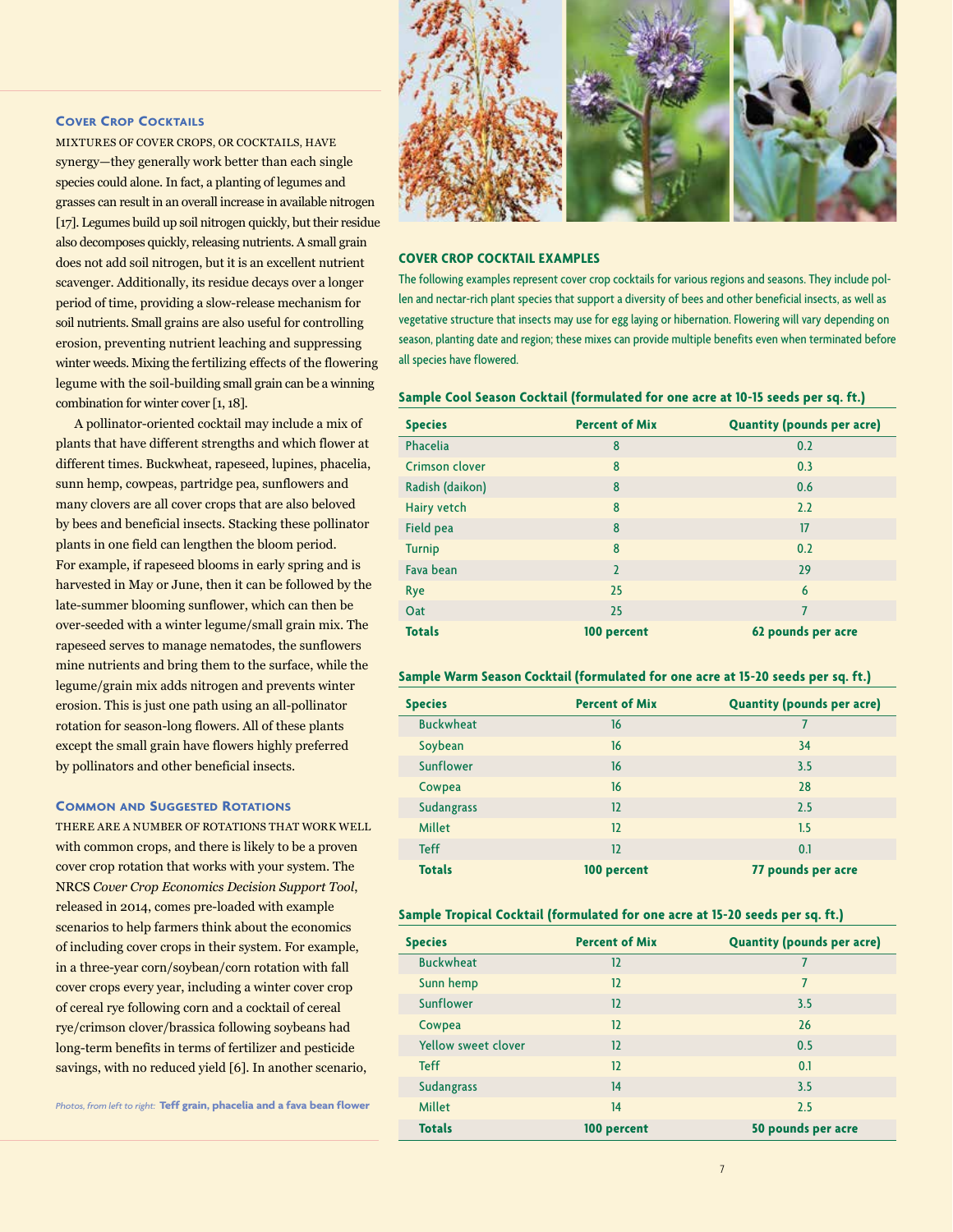

# **NATIVE AND NEARLY NATIVE COVER CROP MIXES**

EXTENSIVE RESEARCH DEMONSTRATES THAT NATIVE PLANTS FOSTER MORE abundant and diverse pollinator populations than non-native plant species. Similarly, other benefits of native plants, such as their adaptation to local climate conditions, are well understood. However, the vast majority of cover crop options consist of non-native plants. There are some exceptions, described below.

Phacelia (*Phacelia tanacetifolia*), a vigorous-growing annual native to California, and common sunflower (*Helianthus annuus*), a native of western prairie and desert states, are two species that continue to be more common in cover crop applications. Both are also extremely attractive to honey bees and a variety of native bees. While phacelia (first used as a cover crop in Europe) is sometimes planted as a single-species cover crop, both it and sunflower are increasingly used as part of diverse cover crop cocktails. While those cocktails still do not resemble true native plant communities, the inclusion of these plants within their native range may provide special benefits to local pollinator species.

More work is needed to identify and increase the availability of promising native plant species. Across eastern, southern and Midwestern states, for example, partridge pea (*Chameacrista fasciculata*), a native annual prairie legume, shows particular promise. In addition to its ability to fix nitrogen, partridge pea attracts large numbers of pollinators and beneficial insects with both flowers and extra-floral nectaries (nectar-producing glands located at leaf stems). The abundant biomass production, trailing vetch-like growth habit and low-cost commercial availability also make partridge pea an attractive cover crop choice for warm-season applications.

While additional research is needed, farmers looking to experiment with local native plants as cover crops might seek out readily available, low-cost wildflower species and begin including them in cocktail seed mixes at a low rate. Annual species such as California poppy (*Eschscholzia californica*), Douglas meadowfoam (*Limnanthes douglasii*) and plains coreopsis (*Coreopsis tinctoria*) may soon take their place alongside crimson clover and buckwheat in creating diverse cover crop seed mixes that blur the lines between agriculture and ecology.

# **SPECIAL CONCERNS: TERMINATION AND RESIDUE MANAGEMENT FOR GOOD BUGS**

WHILE NECESSARY TO PREPARE FOR CASH CROP planting, the process of terminating a cover crop can be very detrimental to pollinators and beneficial insects, especially when the cover crop is actively flowering when terminated. The risks to insects from cover crop termination include direct mortality, such as being crushed by cultivation or roller-crimping equipment; and indirect harm, such as the rapid loss of available food sources. Even when adult insects are not present and active in cover crops, nest sites, eggs and hibernating adults may all be present in the crop canopy or upper soil surfaces.

Adopting cover crops for pollinators takes careful planning and consideration. To reduce some of the impact of cover crop termination, we recommend the following:

- 3 Where possible, wait until most of the cover crop is past peak bloom before termination.
- 3 If waiting until peak bloom is not possible, consider leaving strips of the cover crop standing to prevent the crash of beneficial insect populations. With buckwheat, for example, stagger planting and mowing row by row (or groups of rows) to lengthen the bloom period while still preventing buckwheat from reseeding.
- $\sim$  Terminate with as little physical disturbance as possible. For example, roller-crimping may be less disruptive to pollinator nests in the soil than cultivation.
- $\sim$  Maintain permanent conservation areas on the farm to sustain beneficial insects in the absence of the cover crop.
- Leave as much cover crop residue as possible to protect beneficial insect eggs and any hibernating adults.
- $\sim$  Minimize insecticide use in the cash crops that follow cover crops to avoid harm to beneficial insects that may still be nesting in crop residue. At a minimum you should follow a comprehensive integrated pest management (IPM) plan that includes specific risk mitigation strategies that protect pollinators and beneficial insects.

**Including native flowering species in a cover crop mix can help attract pollinators and beneficial insects, as in this South Dakota field.**

*– Photo by Mieko Alley, USDA NRCS*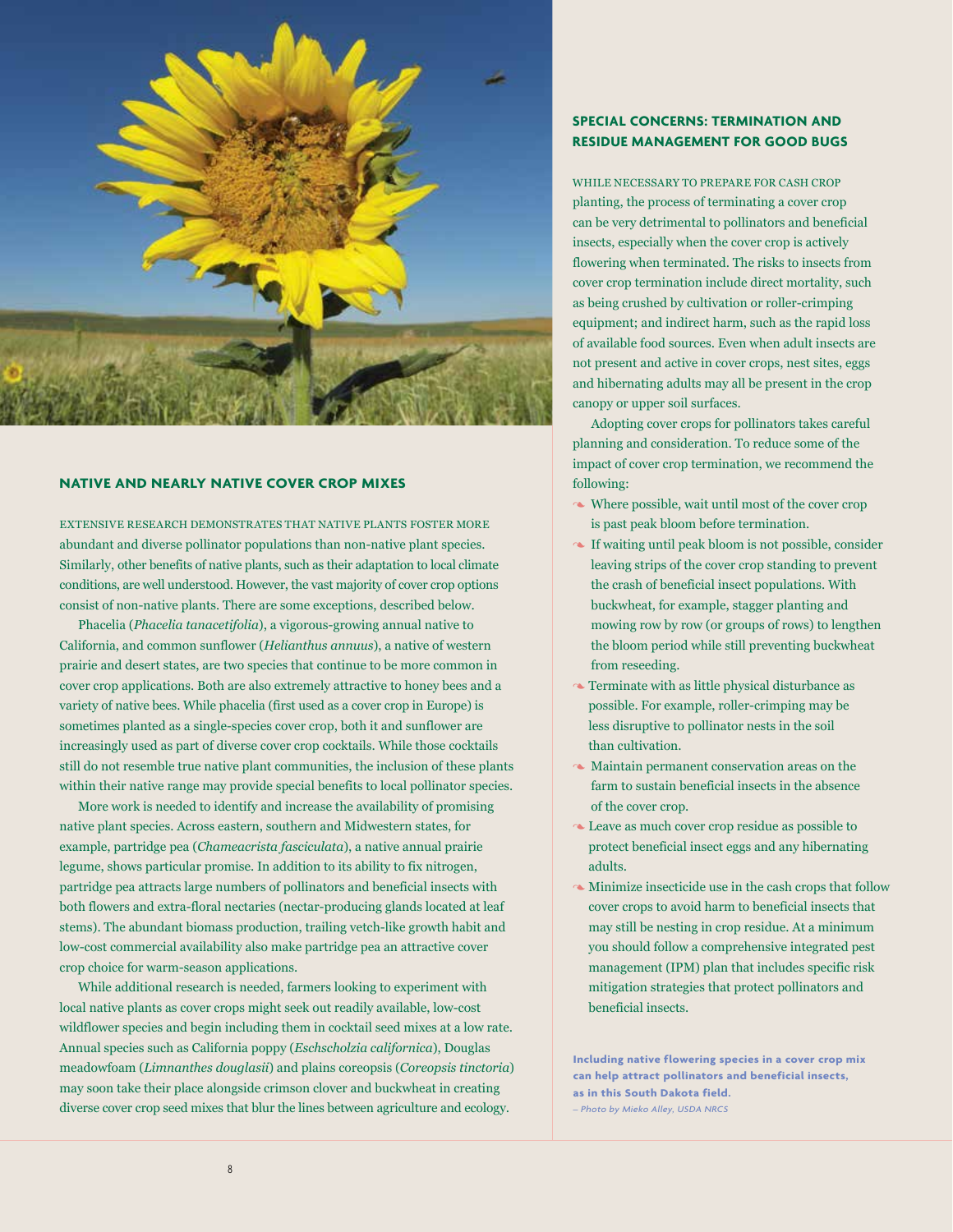a two-year cotton/corn rotation that included winter cover crops of crimson clover following cotton and a cereal rye/crimson clover/brassica cocktail following corn provided immediate financial and environmental savings [6]. Brassicas, such as mustards, oilseed radishes, tillage radishes, canola and others, are often part of vegetable rotations because of their role in managing soil pests.

There are other examples of successful rotations. In Ohio, a typical corn/soybean rotation might include the cover crops cereal rye, wheat, cowpea and sunn hemp [19]. Brassicas are also an option for a winter cover crop. In Missouri, it is possible to double-crop buckwheat or sunflowers after harvesting a winter crop of canola or wheat in early summer [20]. After winter wheat, Michigan State University Extension recommends the soil-improving cocktail of annual ryegrass/red clover/hairy vetch/oilseed radish to add nitrogen, reduce compaction and improve tilth [21]. Alternatively, the cocktail of crimson clover/annual ryegrass provides many of these same benefits, minus the soil aeration, and is also excellent pasture [21].

A new, cost-efficient rotation is meadowfoam (*Limnanthes alba*), a winter annual, following seed grasses. Grown in northern California and Oregon, meadowfoam over-winters as a rosette. Its dense flowers attract pollinators and beneficial insects in the spring. This emerging species is useful as both a cover crop and an oilseed. The oil produced is highly shelf stable, and is quite valuable to the cosmetics industry. However, seeds can be hard to find.

# Balancing Insect Conservation with USDA Crop Insurance Rules

THE USDA'S NRCS, RISK MANAGEMENT AGENCY (RMA) and Farm Service Agency (FSA) came together in 2014 to develop standardized termination recommendations for non-irrigated cover crops in four different regions or zones in the United States [12]. They sought recommendations that would achieve optimal balance between conservation benefits and soil water conservation for cash crops, and would provide consistent guidance for cover crop policy across the three agencies. For the purpose of crop insurance, cover crops must be terminated according to these recommendations in order for the following crop to receive insurance coverage. California and the Intermountain West (zone 1) require the longest gap between cover crops and a cash crop, with a recommended cover crop termination date at least 35 days before planting. For much of the country's bread basket, the Central Plains (zone 2), farmers should terminate the cover crop at least 15 days before planting. In the eastern prairie states and south Florida (zone 3), cover crops can be terminated at planting. Finally, in the eastern states (zone 4), growers can terminate cover crops up to five days after planting, but before cash crop emergence.

A major challenge of these rules is the loss of pollen and nectar resources when cover crops are terminated before they have fully bloomed. Even when partial bloom occurs, rapid termination of that bloom results in boom and bust conditions for insects. To mitigate some of the impact of early termination, consider supplementing cover crops with other pollen and nectar resources such as hedgerows, permanent

wildflower meadows, or other high-quality natural areas. Similarly, consider leaving small sections of the field (even a single outer row) in the cover crop, rather than terminating it entirely. Even such small sections can help sustain pollinators in the absence of other forage sources.

For current guidance on cover cropping and federal crop insurance, consult your local NRCS office or crop insurance program agent, or see "NRCS Cover Crop Termination Guidelines" [12] in the References section.



# **Cover Crop Termination Zones**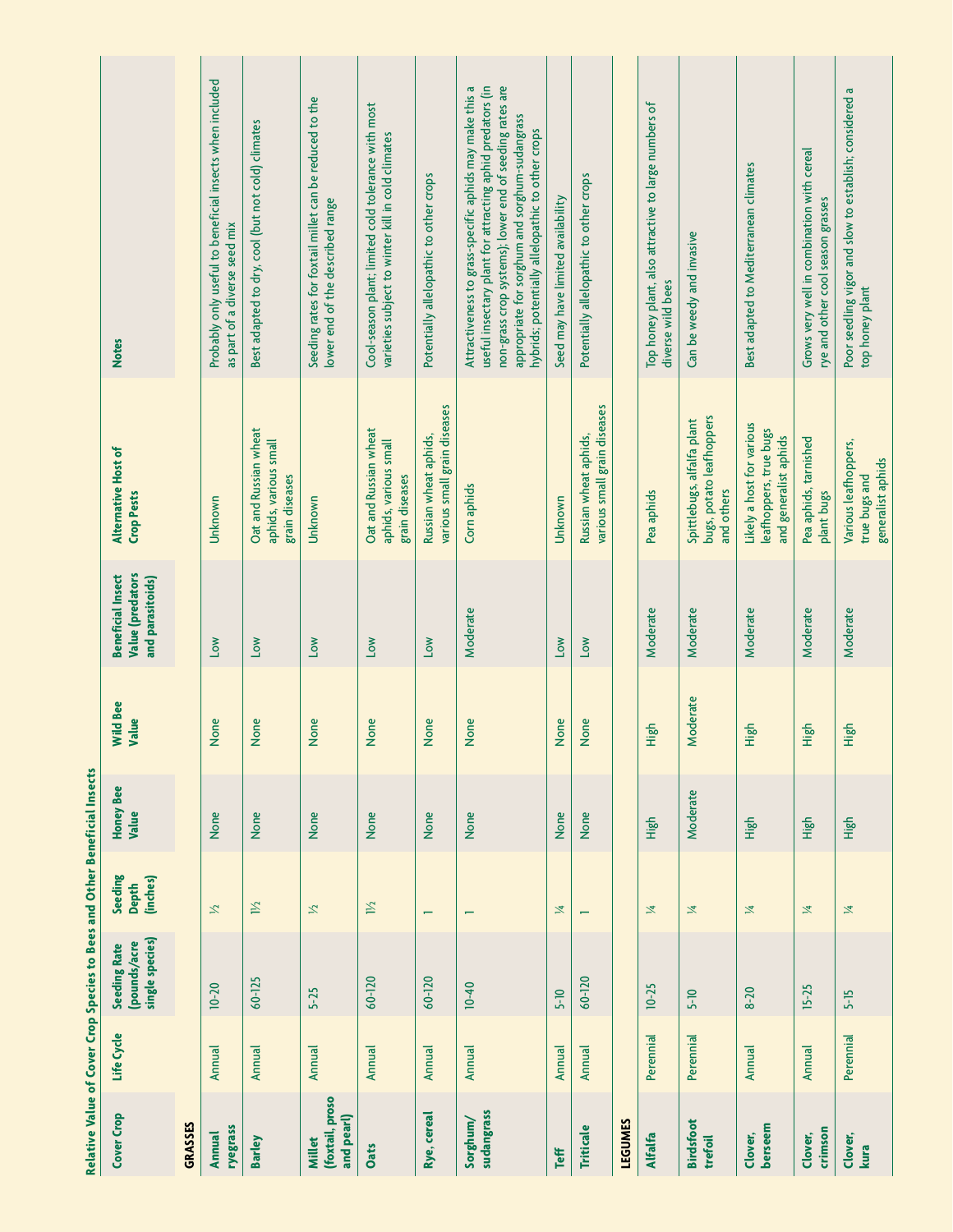| Clover,<br>red          | Perennial                                     | $5-20$    | $\mathbb{Z}$             | Moderate | High       | Low      | Various leafhoppers,<br>generalist aphids<br>true bugs and                | Typically short-lived; high value for bumble bees                                                                                              |
|-------------------------|-----------------------------------------------|-----------|--------------------------|----------|------------|----------|---------------------------------------------------------------------------|------------------------------------------------------------------------------------------------------------------------------------------------|
| Clover,<br>rose         | <b>Annual</b>                                 | $10 - 25$ | 区                        | Moderate | High       | Moderate | Various leafhoppers,<br>generalist aphids<br>true bugs and                | Excellent bumble bee plant                                                                                                                     |
| strawberry<br>Clover,   | Perennial                                     | $5-15$    | 区                        | High     | High       | Moderate | Unknown                                                                   | Can be weedy and invasive                                                                                                                      |
| subterranean<br>Clover, | <b>Annual</b>                                 | $10 - 20$ | 工                        | None     | None       | Low      | Pea aphids, tarnished<br>plant bugs                                       | Flowers are inconspicuous and do not<br>attract pollinators                                                                                    |
| Clover,<br>white        | Perennial                                     | $5-15$    | 区                        | High     | High       | Moderate | Various leafhoppers,<br>generalist aphids<br>true bugs and                | Considered a top honey plant                                                                                                                   |
| Chickpea                | Annual                                        | 80-120    | $1\frac{1}{2}$           | Low      | <b>No7</b> | Low      | Pea borers, wireworms                                                     | Beneficial insects are attracted to extrafloral nectaries                                                                                      |
| Cowpea                  | Annual                                        | $30 - 90$ | $\overline{\phantom{0}}$ | High     | High       | High     | Various stink bugs,<br>leaf-footed bugs,<br>aphids                        | Extensive extra-floral nectaries attract large numbers of<br>beneficial parasitoid wasps as well as other beneficial<br>insects                |
| Fava bean               | Annual                                        | 80-160    | $\sim$                   | Low      | Moderate   | Moderate | Unknown                                                                   |                                                                                                                                                |
| Lablab                  | <b>Annual</b>                                 | $30 - 40$ | $\overline{1}$           | Moderate | Moderate   | Moderate | Unknown                                                                   | Vining growth habitat; more common in subtropical climates                                                                                     |
| Lupin                   | <b>Annual</b>                                 | 40-120    | $\mathbf{F}$             | Low      | Moderate   | Moderate | Unknown                                                                   |                                                                                                                                                |
| Medic                   | species are<br>perennial)<br>Annual<br>(a few | $10 - 20$ | $\gtrsim$                | No7      | <b>No7</b> | No7      | pea aphids, tarnished<br>Alfalfa weevils,<br>plant bugs                   | Small, nondescript flowers attract few beneficial insects                                                                                      |
| Partridge<br>pea        | <b>Annual</b>                                 | $10 - 20$ | $1/4 - 3/4$              | Moderate | High       | High     | Various leafhoppers                                                       | Extensive extra-floral nectaries attract large numbers<br>of beneficial parasitoid wasps                                                       |
| Pea, field              | Annual                                        | 50-100    | $\overline{\mathbf{c}}$  | Low      | Low        | Low      | Tarnished plant bugs                                                      |                                                                                                                                                |
| Sainfoin                | Perennial                                     | 40-80     | $\approx$                | High     | High       | Moderate | Unknown                                                                   | Considered a top honey plant                                                                                                                   |
| Soybean                 | Annual                                        | 35-120    | $\overline{ }$           | Moderate | Moderate   | Moderate | beetles, potato leafhoppers<br>Wireworms, bean leaf<br>and various others |                                                                                                                                                |
| hemp<br>Sunn            | <b>Annual</b>                                 | $20 - 40$ | $\frac{1}{2}$            | Moderate | High       | Moderate | Unknown                                                                   | tropical farm systems; supports parasitoids of<br>Attracts wild carpenter and leafcutter bees in<br>corn earworm in the Pacific Islands region |
| Sweet clover            | <b>Biennial</b>                               | $6 - 20$  | $\mathbb{Z}$             | High     | High       | High     | Unknown                                                                   | Considered a top honey plant; may be weedy or invasive<br>in some areas                                                                        |
| <b>Vetch</b>            | perennial<br>Annual;                          | $15-30$   | $1/2 - 21/2$             | Moderate | High       | High     | Pea aphids, tarnished plant<br>bugs, two-spotted spider<br>mites          | Standard options include common vetch, hairy vetch and<br>purple vetch; may be weedy or invasive in some areas                                 |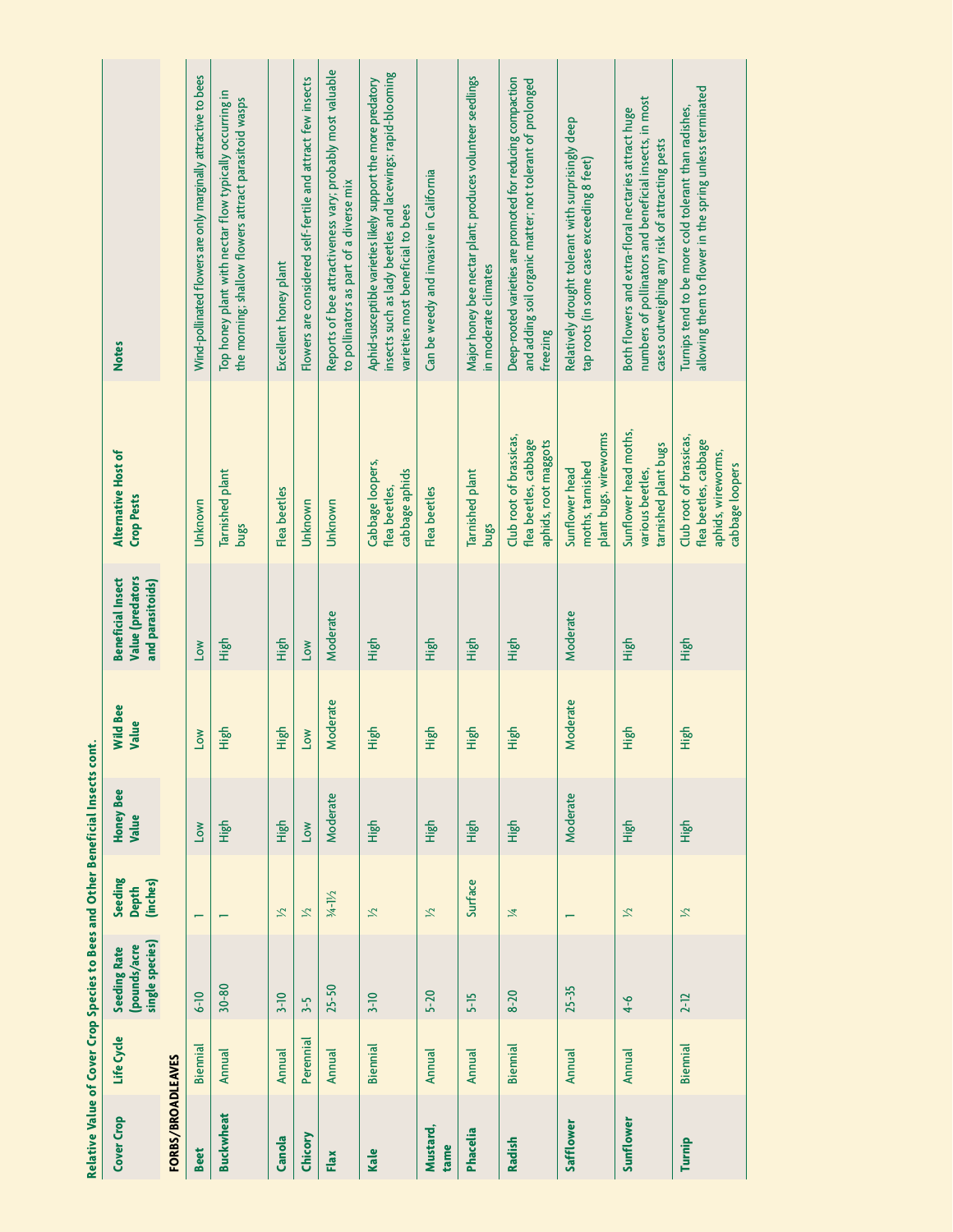# Limitations of Cover Crops

YOU MAY BE ASKING YOURSELF, "IF COVER CROPS ARE so great, why doesn't everyone use them?" While some farmers may not know where to start, perhaps the greater barrier to adoption is that the financial and environmental benefits of cover cropping oftentimes accrue gradually [22, 23, 24], while the startup costs in time and money are immediate. State and federal agricultural incentive programs which offset this initial investment can be very successful in encouraging the use of cover crops [22].

Of course, not all systems are equally suited to cover cropping. In some cases, existing long-season cash crop rotations may not be compatible with cover crops. In other regions, a cover crop's water usage may hurt cash crop yields [23]. This impact can be mitigated to some extent by terminating a cover crop well prior to establishing a cash crop, allowing soil water to recharge. Additionally, over the long term, cover crops increase soil organic matter, soil water infiltration and soil water capacity. Initial declines in available water are often offset by later, long-term increases [23].

Other limitations of cover crops include expenditures for new equipment, more complicated management



practices and time spent seeding and terminating cover crops rather than managing cash crops [23]. It is important to run the figures for your own operation to decide if cover crops are right for you. Should you decide that the benefits outweigh the drawbacks, plan to ease into cover cropping, starting with a small area and gradually expanding your cover cropped land as you get the hang of it.

**John Hayden tested a summer cover crop of buckwheat for its ability to suppress weeds and attract bumble bees, an important pollinator on his Vermont fruit farm. It worked well, and after going to seed did not return in the spring as a weed.** *– Photo by Nancy Hayden*

# Beyond Cover Crops

ALTHOUGH COVER CROPS CAN PROVIDE SIGNIFICANT pollen and nectar resources for bees, they do have constraints. For example, because most cover crop species have a short bloom period, single species cover crops typically offer a feast-or-famine situation for bees. A shortage of food is followed by abundance, followed by another shortage. Under such circumstances wild pollinators may have trouble sustaining their populations. (Honey bees may be more resilient under such conditions due to their ability to store food reserves.)

Moreover, because most cover crop plants are nonnative species, their attractiveness to wild native bees may be highly variable. The cover crops highlighted in this bulletin will attract mostly generalist species of wild bees that are relatively common in most landscapes. Less common species of native bees often require more permanent plant communities comprised primarily of native plant species. In general, to maximize the diversity and abundance of beneficial wild insects, flowering cover crops should be combined with the restoration and maintenance of permanent, high-quality, pesticidefree native plant habitat in other areas of the farm. Adding pollinator hedgerows, establishing pollinator plantings on marginal lands and borders, and other practices to boost habitat can all fit into other USDA conservation practices.

Regarding pollinator borders specifically, two SAREfunded research projects in Michigan demonstrated the value of permanent native wildflower strips adjacent to crops. In one of these studies [25], researchers found that corn borer egg parasitism was measurably higher in fields adjacent to perennial native wildflower strips. In the other study [26], researchers found that blueberries planted adjacent to perennial wildflower strips had berries that were 22-40 percent heavier, due to enhanced pollination by wild bees.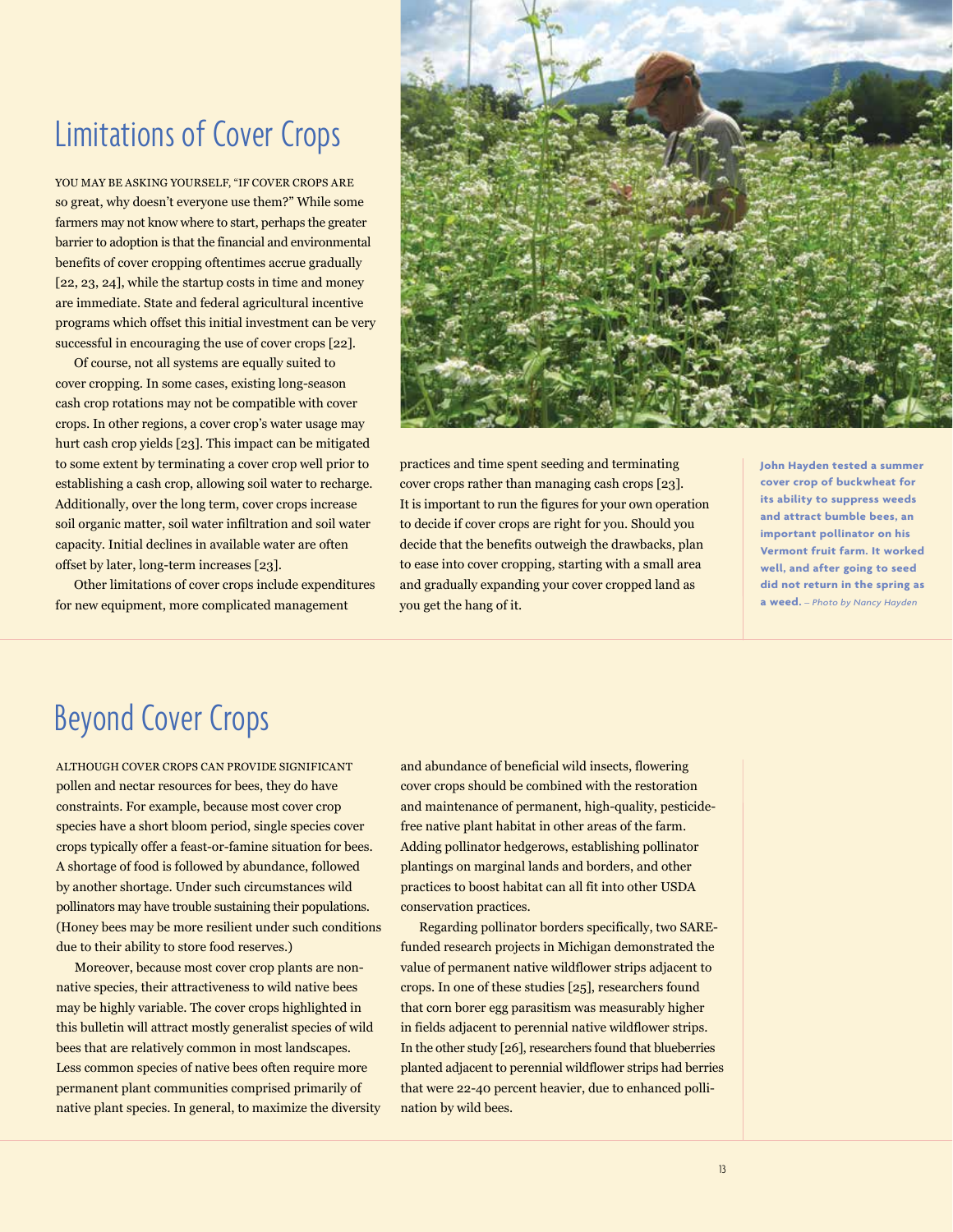# Insecticides and Insect Conservation

*You can reduce risk to pollinators and beneficial insects by implementing IPM on your farm and only applying insecticides when the threshold for economic damage has been crossed.*

INSECTICIDES SHOULD NOT BE APPLIED TO COVER CROPS where pollinator and beneficial insect conservation is a priority. In most cases it is unnecessary, regardless of your cover crop objectives. Both organic and conventional pesticides can harm pollinators and other beneficial insects. Cover crops are themselves often used to break pest cycles and manage nematodes, and can help reduce your overall use of insecticides.

However, where cover crops are planted in rotation with insecticide-treated cash crops, the residual impact of cash crop insecticides may still be a concern. You can reduce risk to pollinators and beneficial insects by implementing IPM on your farm and only applying insecticides when the threshold for economic damage has been crossed. You can also start your course of treatment with the least harmful insecticide that will accomplish your management need. You can reduce harm to good bugs from insecticides by following label instructions, avoiding the application of insecticides to flowering plants, spraying at dawn or dusk and by using chemicals that have low residuals and do not accumulate in the soil or plant.

Unfortunately for beneficial insect conservation, there are a number of widely used systemic insecticides with persistent chemical residues in soil and plant matter. Systemic insecticides are those which are absorbed into the plant tissue and move through the vascular system of the plant, making most parts of it toxic to insect pests. In some cases the insecticide may even be present in flower nectar, resulting in the lethal or sublethal poisoning of bees and other pollinating insects.

The most common class of systemic insecticides currently in use is neonicotinoids. These include the active ingredients imidacloprid, thiamethoxam, clothianidin, acetamiprid, thiacloprid and dinotefuran. These insecticides may be applied in crop fields as foliar sprays, root drenches and as seed treatments (the latter commonly used for corn and soybeans). They can persist in the soil and crop residue for multiple years, and can be reabsorbed by later crops that were not treated. Due to a growing body of research demonstrating the potential risk posed to pollinators and beneficial insects from neonicotinoid insecticides [27, 28, 29, 30, 31], and our knowledge of neonicotinoid crop residues, farmers should avoid planting cover crops in rotation with neonicotinoid-treated cash crops where possible, especially when bee and beneficial insect conservation is a goal. Instead, producers should focus their conservation efforts on other areas of the farm which are untreated.

Following the precautionary principle means that we should not put beneficial insect habitat on lands contaminated by systemics—that is to say, in the absence of scientific proof that residue from previous use of systemic insecticides does not harm pollinators, it is safer to assume that it does. Growers of conventional corn and soybeans could instead focus their insect conservation efforts on hedgerows, roadsides and other areas not sprayed with systemic insecticides. They could also make their preference for untreated seed known to their supplier. In 2014 the Environmental Protection Agency (EPA) confirmed that there is little to no benefit from pre-treating soybeans; if enough growers request untreated seeds, then it is likely more will become available.

Similarly, cover crops should not be directly treated with any class of insecticide. An exception would be in the case of a cover crop being used for another primary purpose, such as livestock forage, where it must be protected from catastrophic pest damage. However, treatment of cover crops with insecticides is rare. Furthermore, it is critical to protect cover crops from adjacent insecticide drift. Any use of insecticides should fully adhere to label recommendations.

### **Avoiding Pest Increases**

WHILE ADDITIONAL RESEARCH IS NEEDED, THERE IS strong evidence that diverse cover crop cocktails will routinely reduce pests, by increasing populations of beneficial predatory and parasitoid insects. In contrast, single-species cover crops may increase populations of undesirable crop pests, by providing a more limited range of resources than plantings which can support a diverse population of predators.

To further reduce the possibility of increasing crop pests, use caution when considering cover crops that are closely related to cash crop species. For example, if brassicas such as broccoli or cabbage are primary cash crops, minimize the use of cover crops such as turnip, radish or mustard, all of which may host the same pests and diseases as the cash crops.

During their SARE-funded project, the Haydens observed that the pure stand of phacelia provided habitat for the tarnished plant bug, a pest of tree fruits and berries. "From what we have learned, we will continue to plant multi-functional cover crops timed to bloom in July and August," Nancy Hayden says. "Our seeding mix will include buckwheat and phacelia, as well as mustard and annual white sweet clover."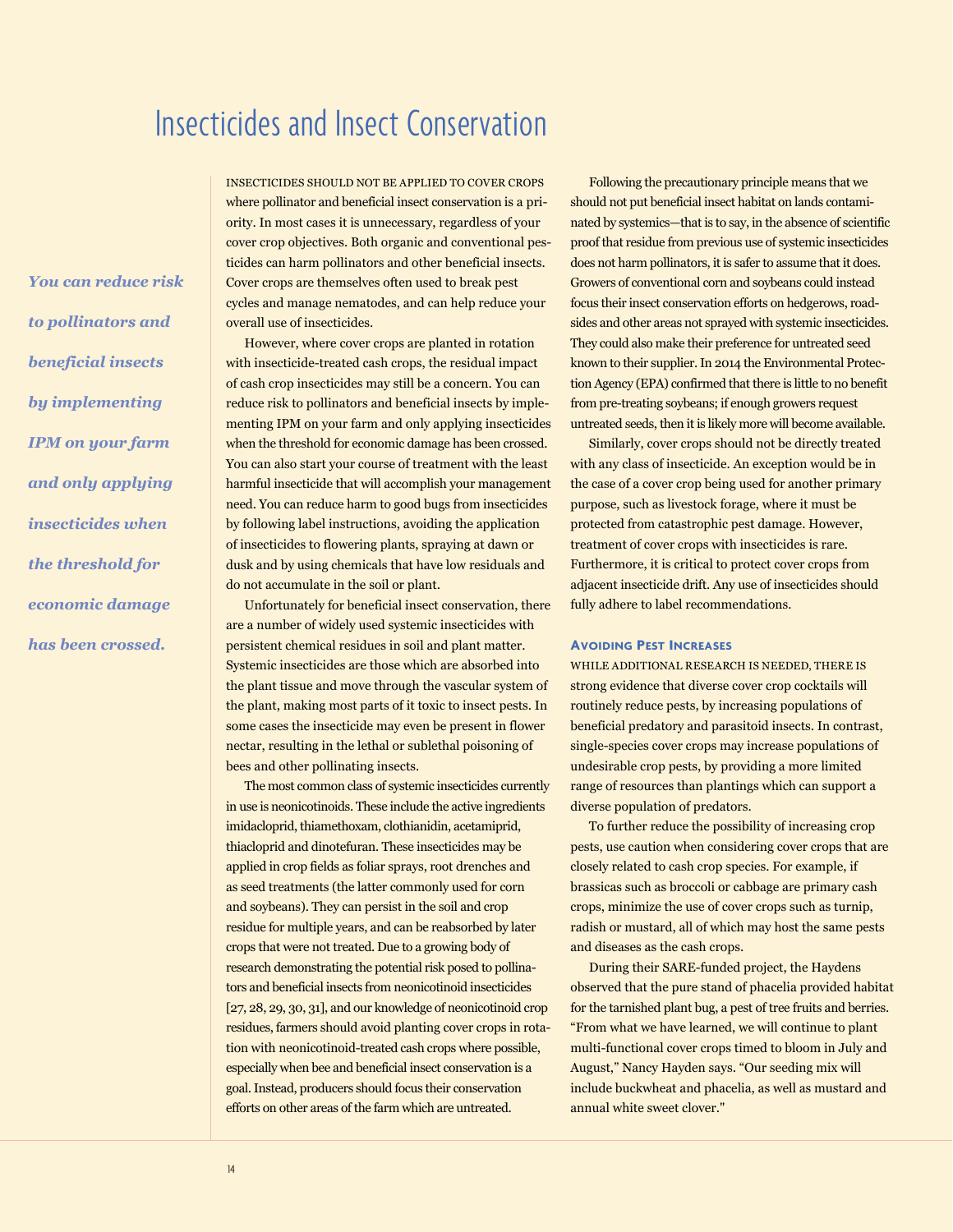

# **RESEARCH CASE STUDY: USING COVER CROPS TO INFLUENCE NATURAL PREDATION OF COTTON PESTS**

AMONG LARGE-SCALE FIELD CROPS, COTTON IS high on the list for susceptibility to multiple major pests. Cotton bollworm, tobacco budworm, cotton aphid, tarnished plant bug and various stink bugs are some of the biggest offenders for cotton growers in the Southeast. Any management strategy that can make a dent in the populations of these pests without relying on insecticides is good news.

One such successful strategy came about through a SARE-funded research project in Georgia [32] that investigated the use of cover crops to increase the number of insect predators that prey upon some of those pests. This research was based on the fact that many beneficial insects need alternate food sources, such as nectar, to sustain themselves when prey are absent. These beneficial insects also typically need vegetation on which to lay eggs or hibernate over the winter. In this study, researchers hypothesized that various cover crops might provide those habitat requirements.

Starting with standard cotton fields where cover crops were not used, the researchers compared pest and beneficial insect populations to those in cotton fields where cover crops of crimson clover, cereal rye and a legume mix were used in rotation and as intercropping cover. For a few beneficial insects like the predatory minute pirate bug, there was not a significant population difference between traditional cotton fields and those with cover crops. However, most pest and beneficial insect population responses strongly indicated that cover crops had a measureable and positive impact on pest management. For example, predatory big-eyed bug numbers were demonstrably higher in cotton fields following a crimson clover cover crop. Aphid-eating lady beetles also seemed to move directly from cover crops into cotton.

In the case of pests, researchers also found that cotton bollworm and tobacco budworm were the only two pests that exceeded economic thresholds in both the cover cropped fields and the regular cotton fields. Interestingly however, the pests exceeded those damage thresholds more often in regular cotton fields than those where crimson clover and rye cover crops were used.

# References

- 1. Conservation Technology Information Center (CTIC). 2014. *Report of the 2013-14 Cover Crops Survey*. CTIC and North Central SARE. [www.sare.org/](www.sare.org)2013-cover-crop-survey.
- 2. Altieri, M., and H. Wilson. 2010. *Restoring Plant Diversity and Soil Health in Napa and Sonoma Vineyards: Scaling Up an Agroecologically Based Pest Management Strategy*. Project funded by USDA-SARE. To access, visit [www.sare.org/project](www.sare.org/project-reports)-reports and search by project number FW08-311.
- 3. Clark, A. (ed.). 2007. *Managing Cover Crops Profitably*, *3rd ed*. SARE: College Park, MD. <www.sare.org/mccp>.
- 4. Altieri, M., C. Nicholls, and M. Fritz. 2005. *Manage Insects on Your Farm: A Guide to Ecological Strategies.* SARE: College Park, MD. [www.sare.org/manage](www.sare.org/manage-insects)-insects.
- 5. Tallman, S. 2012. *No-Till Case Study, Miller Farm: Restoring Grazing Land with Cover Crops*. The National Center for Appropriate Technology – National Sustainable Agriculture Information Service (NCAT-ATTRA): Butte, MT. [https://attra.ncat.org/field.html.](https://attra.ncat.org/field.html)
- 6. Cartwright, L., and B. Kirwan. 2014. *Cover Crop Economics Decision Support Tool*. USDA Natural Resources Conservation Service (NRCS). [www.nrcs.usda.gov/wps/portal/nrcs/main/mo/soils/health.](www.nrcs.usda.gov/wps/portal/nrcs/main/mo/soils/health)
- 7. Singer, J. W., S. M. Nusser, and C. J. Alf. 2007. Are Cover Crops Being Used in the U.S. Corn Belt?. *Journal of Soil and Water Conservation* 62(5): 353-358.
- 8. Minnesota Department of Agriculture. Cover Crops. In *Conservation Practices: Minnesota Conservation Funding Guide*. [www.mda.state.mn.us/protecting/conservation/practices/covercrops.aspx.](www.mda.state.mn.us/protecting/conservation/practices/covercrops.aspx)
- 9. Morris, R. August 23, 2013. *Flax Being Grown for Fiber in North Carolina*. A North Carolina Department of Agriculture and Consumer Services press release. [www.ncagr.gov/paffairs/release/2013/8-13flax.htm.](www.ncagr.gov/paffairs/release/2013/8-13flax.htm)
- 10. Hayden, J. 2014. *Investigating Ways to Improve Native Pollinator Floral Resources by Comparing Multipurpose Cover Crops of Phacelia, Buckwheat, and a Commercial Bee Forage Mix*. Project funded by USDA-SARE. To access, visit [www.sare.org/project](www.sare.org/project-reports)-reports and search by project number FNE13-781.
- 11. Johnson, J. *Termination Time for Cover Crops*. USDA Natural Resources Conservation Service (NRCS) Iowa. [www.nrcs.usda.gov/wps/portal/nrcs/detail/ia/home/](www.nrcs.usda.gov/wps/portal/nrcs/detail/ia/home)?cid=stelprdb1086071.
- 12. USDA Natural Resources Conservation Service (NRCS). *Cover Crop Termination Guidelines, Version 3*. [www.nrcs.usda.gov/wps/portal/nrcs/detailfull/national/lan](http://www.nrcs.usda.gov/wps/portal/nrcs/detailfull/national/landuse/crops/?cid=stelprdb1077238#Guidelines)[duse/crops/?cid=stelprdb1077238#Guidelines](http://www.nrcs.usda.gov/wps/portal/nrcs/detailfull/national/landuse/crops/?cid=stelprdb1077238#Guidelines).